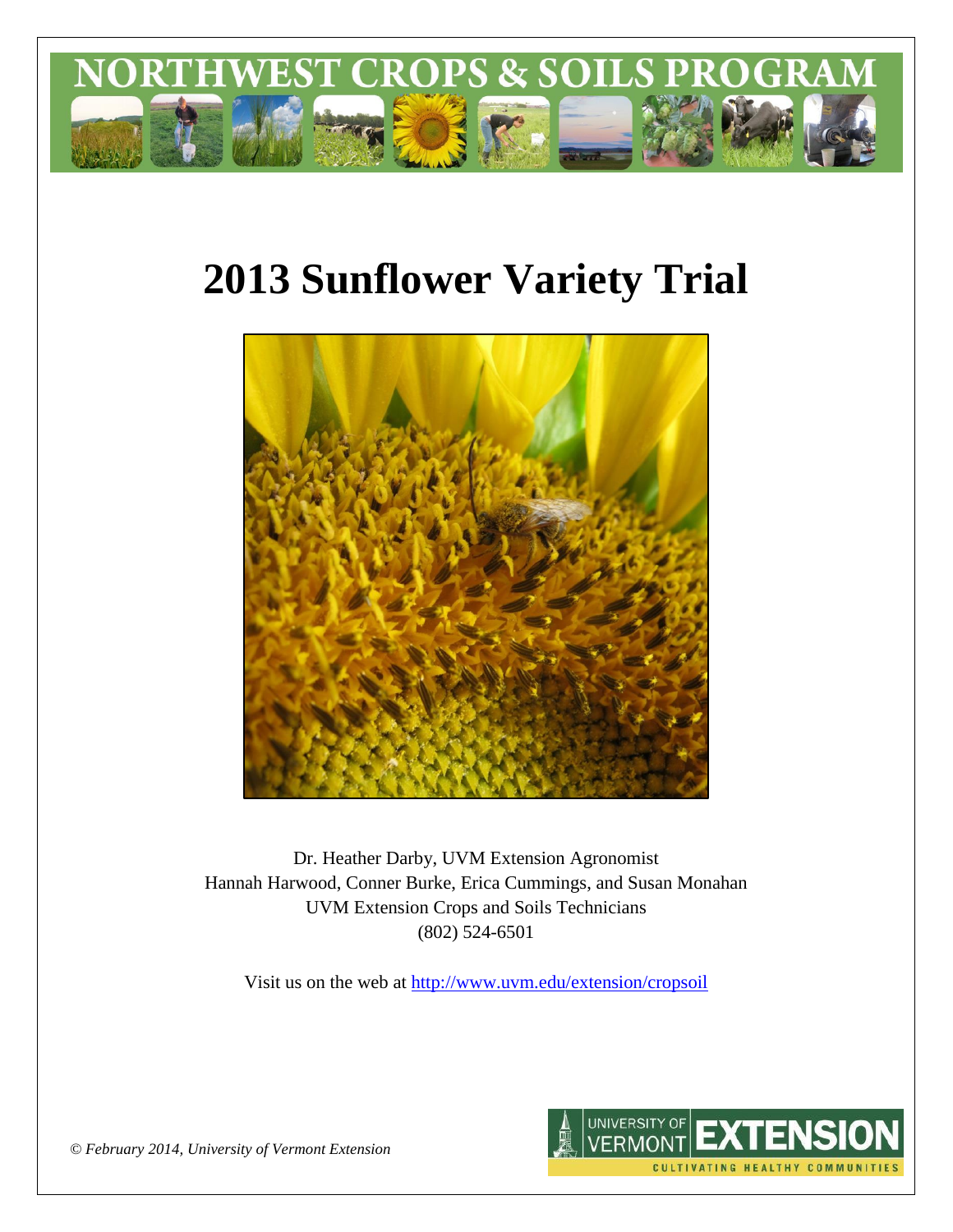#### **2013 SUNFLOWER VARIETY TRIAL Dr. Heather Darby, University of Vermont Extension** [heather.darby\[at\]uvm.edu](mailto:heather.darby@uvm.edu?subject=2013%20Sunflower%20Reduced%20Tillage%20Trial)

Sunflowers are being grown in the Northeast for their potential to add value to a diversified operation as fuel, feed, fertilizer, and an important rotational crop. The major sunflower production areas are in the northern Great Plains, so seed production and agronomic management guidelines generally come from this region. Identifying varieties of sunflower that will perform well in Vermont's particular climate is essential to viable crop production. With this in mind, UVM Extension's Northwest Crops and Soils Program have been evaluating sunflower varieties for their performance in our microclimate.

## **MATERIALS AND METHODS**

A trial was initiated at Borderview Research Farm in Alburgh, VT in 2013 to assess the yield and quality of 18 commercially-available sunflower varieties of varying relative maturity (Table 1).

| Characteristics of to sumfoller varieties, sumfoller variety trial, mourgin, v 1, 2010; |                |                        |                                                     |                                                  |                  |  |  |
|-----------------------------------------------------------------------------------------|----------------|------------------------|-----------------------------------------------------|--------------------------------------------------|------------------|--|--|
| <b>Variety</b>                                                                          | <b>Company</b> | RM                     | <b>Traits</b>                                       | <b>Treatment</b>                                 | <b>Seed Size</b> |  |  |
| 306                                                                                     | Croplan        | 88                     | ExpressSun®                                         | Cruiser Maxx®                                    | 4                |  |  |
| 378                                                                                     | Croplan        | 97                     | NuSun®, High Oleic                                  | Cruiser Maxx <sup>®</sup>                        | $\overline{2}$   |  |  |
| 432E                                                                                    | Croplan        | 89                     | <b>NuSun®</b>                                       | Cruiser Maxx <sup>®</sup>                        | $\overline{4}$   |  |  |
| 8D310                                                                                   | Mycogen        | 93                     | Clearfield <sup>®</sup> , NuSun <sup>®</sup>        | Cruiser Maxx <sup>®</sup>                        | $\overline{2}$   |  |  |
| 8N337                                                                                   | Mycogen        | 92                     | NuSun®, DMR                                         | Cruiser Maxx <sup>®</sup>                        | $\overline{2}$   |  |  |
| 8N358                                                                                   | Mycogen        | 94                     | Clearfield <sup>®</sup> , NuSun <sup>®</sup> , DMR  | Cruiser Maxx <sup>®</sup>                        | $\overline{2}$   |  |  |
| Camaro II                                                                               | Seeds 2000     | Medium                 | Clearfield <sup>®</sup> , NuSun <sup>®</sup>        | Cruiser Maxx <sup>®</sup>                        | 3                |  |  |
| Cobalt II                                                                               | Seeds 2000     | Early                  | Clearfield <sup>®</sup> , High Oleic                | Cruiser Maxx <sup>®</sup>                        | 3                |  |  |
| Daytona                                                                                 | Seeds 2000     | Medium                 | Clearfield <sup>®</sup> , High Oleic                | Cruiser Maxx <sup>®</sup>                        | 3                |  |  |
| Defender<br>Plus                                                                        | Seeds 2000     | Early                  | NuSun®, DMR                                         | Cruiser Maxx <sup>®</sup>                        | $\overline{4}$   |  |  |
| Durango                                                                                 | Seeds 2000     | Med-Full<br>to Full    | NuSun®, ExpressSun®                                 | Cruiser Maxx®                                    | 3                |  |  |
| Falcon                                                                                  | Seeds 2000     | Medium                 | NuSun®, ExpressSun®                                 | Cruiser Maxx <sup>®</sup>                        | 3                |  |  |
| Torino                                                                                  | Seeds 2000     | Med-Full               | Clearfield <sup>®</sup> , NuSun <sup>®</sup>        | Cruiser Maxx®                                    | 3                |  |  |
| 3433                                                                                    | Syngenta       | 92                     | NuSun®, DMR, Mid-Oleic                              | Cruiser Maxx®, Apron<br>XL®, Maxim 4FS®          | $\overline{4}$   |  |  |
| 3733                                                                                    | Syngenta       | 97                     | NuSun®, DMR, Mid-Oleic                              | Cruiser Maxx®, Apron<br>XL®, Maxim 4FS®          | $\overline{4}$   |  |  |
| 7111                                                                                    | Syngenta       | Very Early<br>to Early | Clearfield <sup>®</sup> , High Oleic,<br><b>DMR</b> | Cruiser Maxx <sup>®</sup>                        | $\overline{4}$   |  |  |
| 7120                                                                                    | Syngenta       | 95                     | High Oleic, DMR                                     | Cruiser Maxx <sup>®</sup>                        | 3                |  |  |
| s673                                                                                    | Triumph        | Med-Full<br>to Full    | NuSun®, short stature                               | Maxim 4FS®, Apron XL®,<br>CruiserMaxx®, Dynasty® | 3                |  |  |

**Table 1. Characteristics of 18 sunflower varieties, sunflower variety trial, Alburgh, VT, 2013.**

**Bred traits:** Clearfield® = tolerant of Beyond® ammonium salt of imazamox herbicide; DMR = downy mildew resistant; HO = High Oleic (  $\geq$ 80% oleic acid); MO = Mid-Oleic (approximately 65% oleic acid); NuSun® = 55-75% oleic acid; Short stature = selected for short plant height; ExpressSun® = tolerant of Express® tribenuron methyl herbicide

Seed treatments: Apron XL® = metalaxyl-M and S-isomer; Cruiser Maxx® = thiamethoxam, azoxystrobin, fludioxonil, mefnoxam; Dynasty® = azoxystrobin; Maxim 4FS® = fludioxonil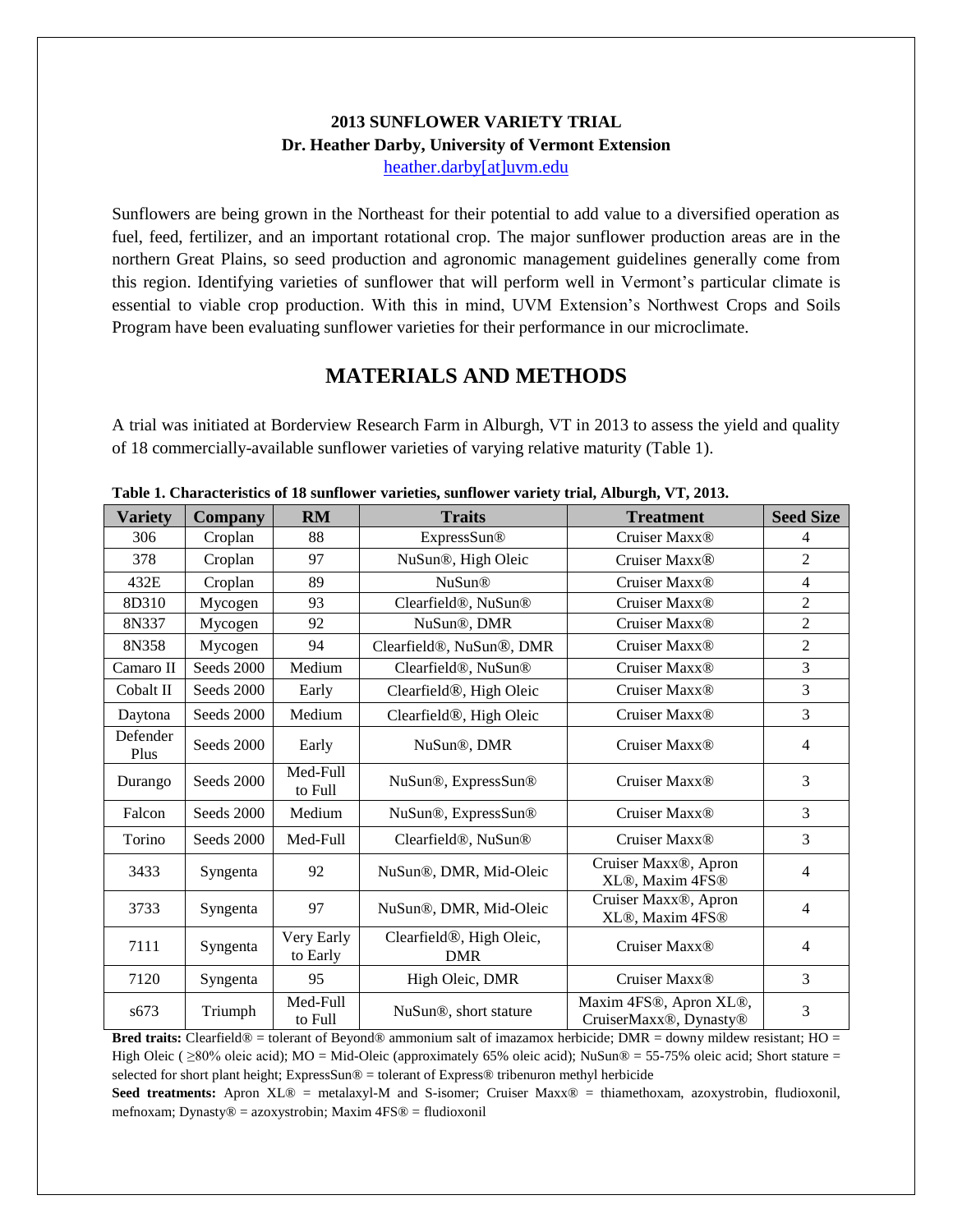The experimental design was a randomized complete block with four replications and with 18 varieties as treatments. Short-stature sunflowers (var 's673') were planted on the east and west edges of all four replications, so that their yield and quality data would not be compromised by competition for light and resources.

The soil was a Benson rocky silt loam with a 3-8% slope (Table 2). The previous crop was winter canola, grown conventionally. Each plot was 5' wide (2 rows of sunflowers on 30" rows) and 25' long. The seedbed was prepared with a spring disc, harrow, and spike tooth harrow to finish. The pre-plant herbicide Trust<sup>®</sup> (trifluralin) was applied on 16-May at a rate of 1.5 pints per acre. Sunflowers were planted at a rate of 34,000 seeds per acre on 31-May with a John Deere 1750 MaxEmerge corn planter fitted with sunflower finger pickups. At planting, a 10-20-20 starter fertilizer was applied at a rate of 200 lbs per acre.

| <b>Location</b>                         | <b>Borderview Research Farm - Alburgh, VT</b>             |
|-----------------------------------------|-----------------------------------------------------------|
| Soil type                               | Benson rocky silt loam, 3-8% slope                        |
| <b>Previous crop</b>                    | Winter canola                                             |
| <b>Varieties</b>                        | 18                                                        |
| <b>Replications</b>                     | $\overline{4}$                                            |
| Plot size (ft)                          | 5 x 25                                                    |
| <b>Planting equipment</b>               | John Deere 1750 MaxEmerge planter                         |
| Sunflower planting rate (seeds $ac-1$ ) | 34,000                                                    |
| Row width (in.)                         | 30                                                        |
| <b>Weed control</b>                     | 1.5 pt $ac^{-1}$ Trust <sup>®</sup> (trifluralin), 16-May |
| <b>Sunflower planting date</b>          | $31$ -May                                                 |
| Starter fertilizer (at planting)        | 200 lbs $ac^{-1}$ , 10-20-20                              |
| <b>Sunflower emergence</b>              | $10$ -Jun                                                 |
| <b>Sunflower harvest date</b>           | $21-Oct$                                                  |
| <b>Pressing dates</b>                   | 7-Nov and 20-Nov                                          |

**Table 2. Agronomic field management of a sunflower variety trial, 2013, Alburgh, VT.**

By 10-Jun, sunflowers had emerged. On 29-Aug, plots were covered with tobacco and grape netting to deter birds and minimize damage to seeds. However, strong winds in September led to damage of the net and temporary access to the sunflower stand. Plant stand characteristics including plant population, lodging, disease incidence, bird damage, height, and head width were measured just prior to harvest. Bird damage was visually estimated with a standard protocol from the National Sunflower Association. Disease incidence was measured by scouting ten consecutive plants in each plot and noting white mold at specific locations on the plant, including head, stalk and base. There was no base rot discovered. Issues with white mold (*Sclerotinia sclerotiorum*), a fungus which can overwinter in the ground and spread quickly, especially in wet seasons, have proven problematic in the Northeast in the past. Plots were harvested on 21-Oct with an Almaco SPC50 plot combine with a 5' head and specialized sunflower pans made to collect sunflower heads. At harvest, test weight and seed moisture were determined for each plot with a Berckes Test Weight Scale and a Dickey-john M20P moisture meter. Seed yields were adjusted to 13% moisture before reporting. Subsamples were assessed for seed damage from banded sunflower moth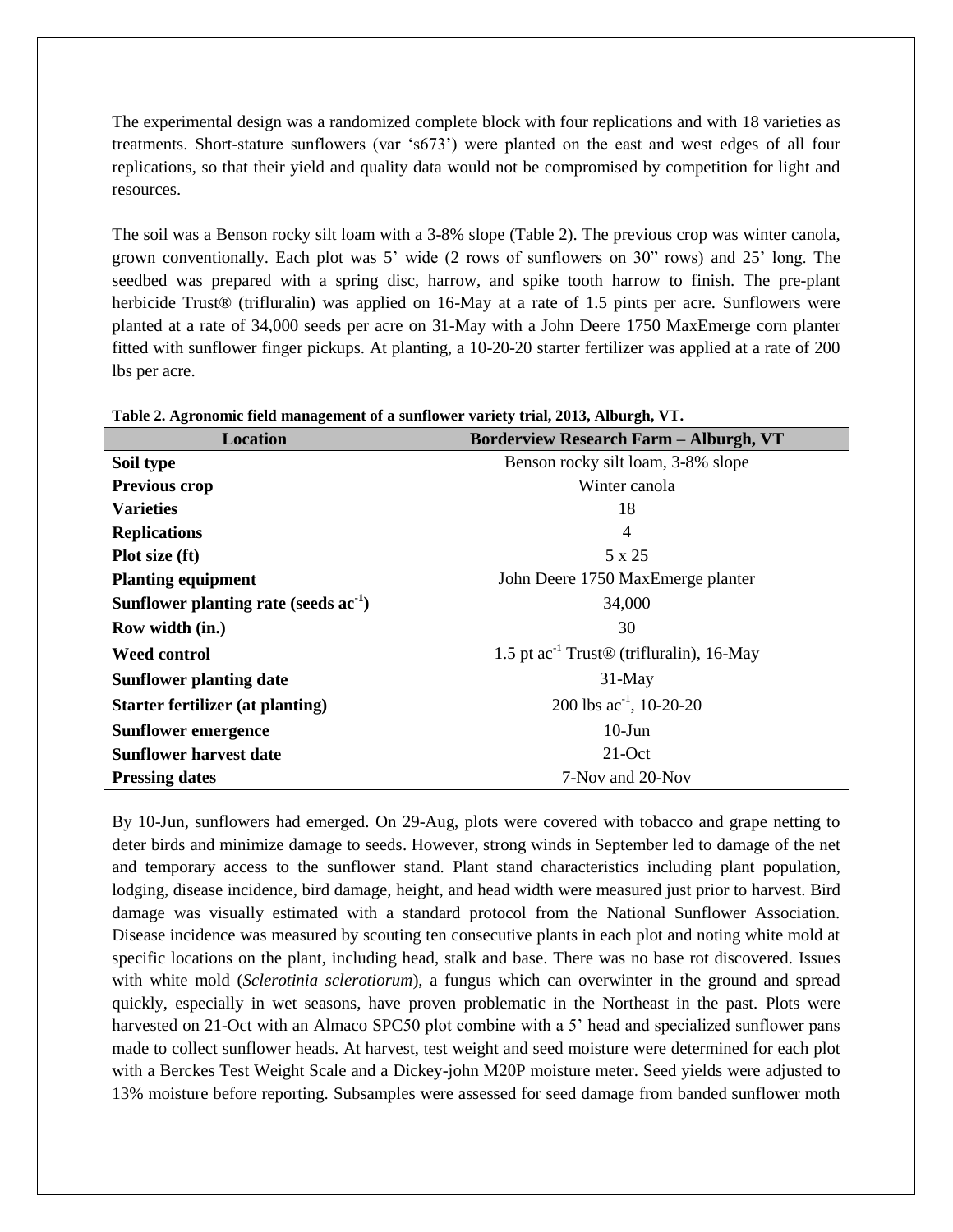in the form of round "exit holes" and hollowed-out seed. Oil from a known volume of each seed sample was extruded on 7-Nov and 20-Nov with a Kern Kraft Oil Press KK40 (at 120°F and 40 RPM), and the oil quantity was measured to calculate oil content. Oil yield (in lbs per acre and gallons per acre) was adjusted to 10% pressing moisture and reported. A subsample of sunflower meal from each plot was shipped to Cumberland Valley Analytics in Hagerstown, MD for wet chemistry analysis of crude protein (as a percentage of dry matter content) and fat (as a percentage of dry matter content, calculated with ether extraction).

Data were analyzed using mixed model analysis using the mixed procedure of SAS (SAS Institute, 1999). Replications within the trial were treated as random effects and hybrids were treated as fixed. Mean comparisons were made using the Least Significant Difference (LSD) procedure when the F-test was considered significant ( $p<0.10$ ). Where data were missing, a pair-wise comparison (Tukey-Kramer) was used to determine significant differences between treatments  $(p<0.10)$ .

Variations in yield and quality can occur because of variations in genetics, soil, weather, and other growing conditions. Statistical analysis makes it possible to determine whether a difference among hybrids is real or whether it might have occurred due to other variations in the field. At the bottom of each table a LSD value is presented for each variable (i.e. yield). Least Significant Differences (LSDs) at the 0.10 level of significance are shown, except where analyzed by pairwise comparison (t-test). Where the difference between two treatments within a column is equal to or greater than the LSD value at the bottom of the column, you can be sure that for 9 out of 10 times, there is a real difference between the two treatments. Treatments that were not significantly lower in performance than the top-performing treatment in a particular column are indicated with an asterisk. In the example at below, hybrid C is

significantly different from hybrid A but not from hybrid B. The difference between C and B is equal to 1.5, which is less than the LSD value of 2.0. This means that these hybrids did not differ in yield. The difference between C and A is equal to 3.0, which is greater than the LSD value of 2.0. This means that the yields of these hybrids were significantly different from one another. The asterisk indicates that hybrid B was not significantly lower than the top yielding hybrid C, indicated in bold.

| <b>Treatment</b> | <b>Variable</b> |
|------------------|-----------------|
| A                | 6.0             |
| B                | $7.5*$          |
| C                | $9.0*$          |
| LSD              | 2.0             |

## **RESULTS**

Weather data was collected with an onsite Davis Instruments Vantage Pro2 weather station equipped with a WeatherLink data logger. Temperature, precipitation, and accumulation of Growing Degree Days (GDDs) are consolidated for the 2013 growing season (Table 2). Historical weather data are from 1981- 2010 at cooperative observation stations in Burlington, VT, approximately 45 miles from Alburgh, VT.

In general, it was colder and wetter than average in the spring of 2013. In June 2013, there were 5.54 more inches of precipitation than normal. After June, however, the summer of 2013 was much drier than normal, with an average of 6.58 fewer inches of rainfall between July and October. Growing degree days are calculated at a base temperature of 44°F for sunflowers. Between the months of planting and harvesting, there were an accumulated 2950 GDDs for sunflowers, 74 more than the 30-year average.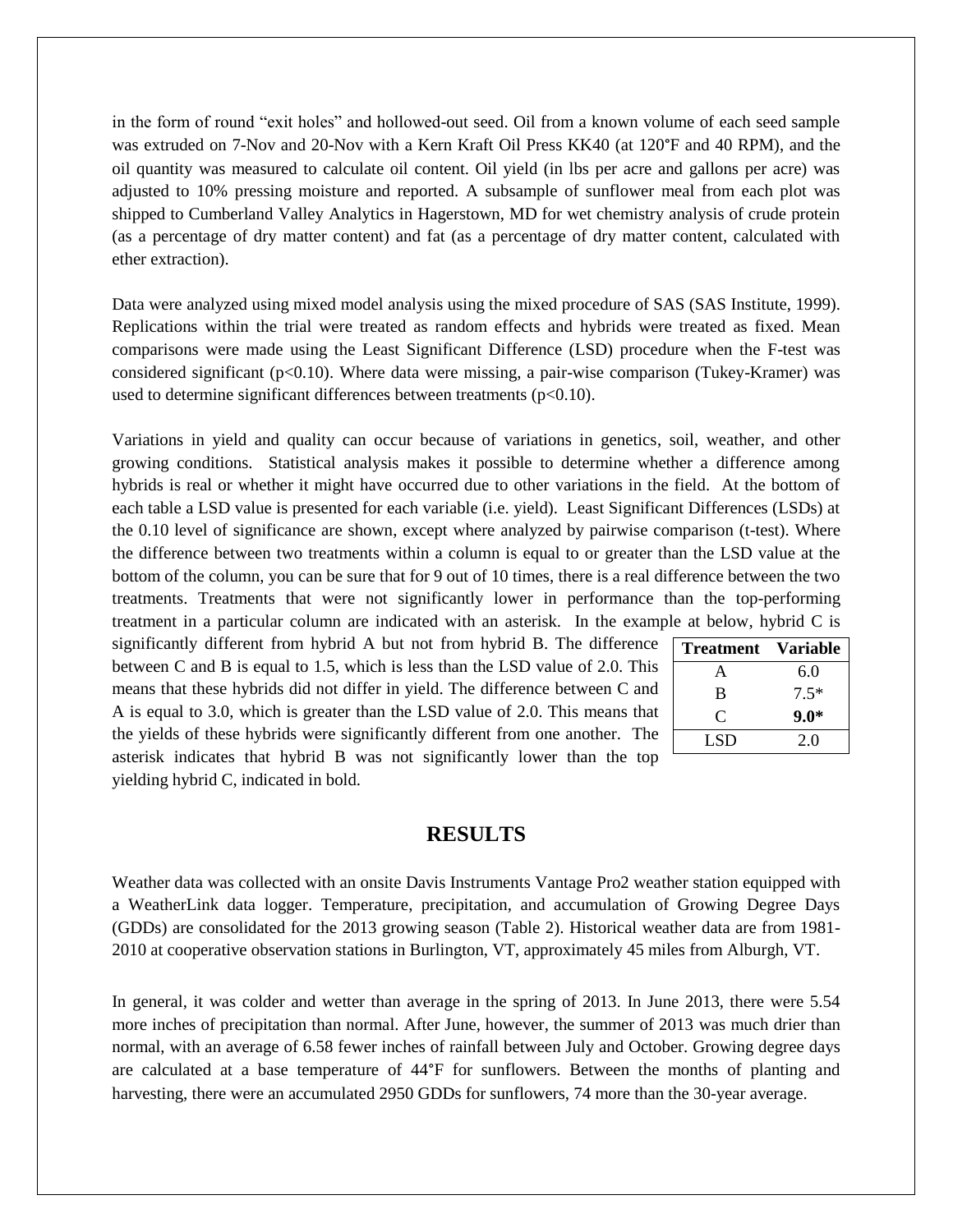| Alburgh, VT                       | June    | July    | August  | September | October |
|-----------------------------------|---------|---------|---------|-----------|---------|
| Average temperature $(^{\circ}F)$ | 64.0    | 71.7    | 67.7    | 59.3      | 51.1    |
| Departure from normal             | $-1.8$  | 1.1     | $-1.1$  | $-1.3$    | 2.9     |
|                                   |         |         |         |           |         |
| Precipitation (inches)            | $9.23*$ | 1.89    | 2.41    | 2.20      | $2.22*$ |
| Departure from normal             | 5.54    | $-2.26$ | $-1.50$ | $-1.44$   | $-1.38$ |
|                                   |         |         |         |           |         |
| Growing Degree Days (base 44°F)   | 607     | 863     | 740     | 465       | 275     |
| Departure from normal             | $-47$   | 37      | $-27$   | $-33$     | 144     |

**Table 2. Consolidated weather data and GDDs for sunflower, Alburgh, VT, 2013.**

Based on weather data from a Davis Instruments Vantage Pro2 with WeatherLink data logger. Historical averages are for 30 years of NOAA data (1981-2010) from Burlington, VT.

\* Jun and Oct 2013 precipitation data based on National Weather Service data from cooperative stations in South Hero, VT.

Varieties varied significantly in bloom dates, which were noted when 75% of the stand was at least in the R5 stage (Table 3). Bloom dates ranged from 6-Aug to 13-Aug and, as expected, longer-season varieties tended to bloom later.

| Variety       | Relative maturity   | Bloom date |  |
|---------------|---------------------|------------|--|
|               |                     |            |  |
| 306           | 88                  | 6-Aug      |  |
| 378           | 97                  | 8-Aug      |  |
| 3433          | 92                  | $12$ -Aug  |  |
| 3733          | 97                  | $12$ -Aug  |  |
| 7111          | Very Early to Early | 6-Aug      |  |
| 7120          | 95                  | 8-Aug      |  |
| 432E          | 89                  | 6-Aug      |  |
| 8D310         | 93                  | $9-Aug$    |  |
| 8N337         | 92                  | 6-Aug      |  |
| 8N358         | 94                  | $9-Aug$    |  |
| Camaro II     | Medium              | 8-Aug      |  |
| Cobalt II     | Early               | 8-Aug      |  |
| Daytona       | Medium              | 11-Aug     |  |
| Defender Plus | Early               | 8-Aug      |  |
| Durango       | Med-Full to Full    | $13$ -Aug  |  |
| Falcon        | Medium              | 8-Aug      |  |
| s673          | Med-Full to Full    | $12$ -Aug  |  |
| Torino        | Med-Full            | 12-Aug     |  |
| Trial mean    | $9-Aug$             |            |  |

**Table 3. Bloom dates for 18 sunflower varieties, Alburgh, VT, 2013.**

Plant populations were measured just prior to harvest, and varied significantly by variety (Table 4). The Mycogen variety '8N358' had the highest population (57,935 plants per acre), though this was not statistically greater than the population of Mycogen '8D310' (48,352 plants per acre). There was a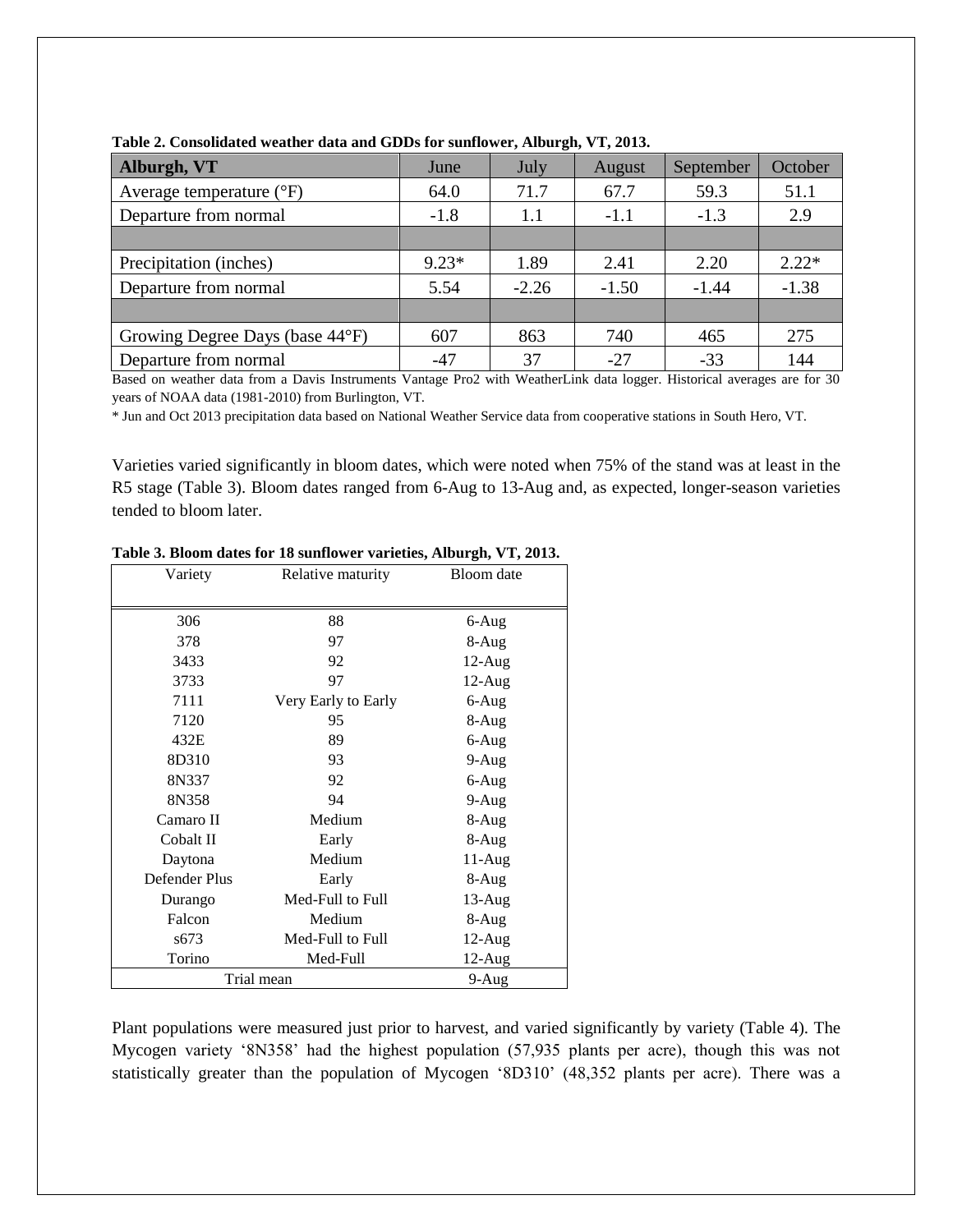general trend towards higher plant populations (more successful emergence and stand development) in varieties with seed size 2 (seeds with lower numbers are smaller) (Figure 1).

| Variety       | Harvest                 | Lodging   | Sclerotinia incidence |           | <b>Bird</b> | Plant  | Head    |
|---------------|-------------------------|-----------|-----------------------|-----------|-------------|--------|---------|
|               | population              |           |                       |           | damage      | height | width   |
|               |                         |           | Head rot              | Stalk rot |             |        |         |
|               | plants ac <sup>-1</sup> | $\%$      | %                     | %         | %           | cm     | cm      |
| 306           | 23958                   | 17.5      | 2.50                  | 0.00      | 3.6         | 142    | 12.2    |
| 378           | 38071                   | 10.0      | 5.00                  | 0.00      | 1.4         | 156*   | 12.0    |
| 3433          | 16814                   | 32.5      | 2.50                  | 0.00      | 2.3         | 127    | $16.9*$ |
| 3733          | 26833                   | 10.0      | 5.00                  | 0.00      | 0.7         | 141    | 11.1    |
| 7111          | 25700                   | 30.0      | 2.50                  | 0.00      | 45.1        | 122    | 12.4    |
| 7120          | 20560                   | 27.5      | 7.50                  | 0.00      | 3.8         | 133    | 14.5    |
| 432E          | 26920                   | 5.0       | 0.00                  | 0.00      | 51.1        | 145    | 12.2    |
| 8D310         | 48352*                  | 27.5      | 5.00                  | 0.00      | $0.0*$      | $170*$ | 11.9    |
| 8N337         | 33454                   | 20.0      | 7.50                  | 0.00      | $0.0*$      | 156*   | 12.7    |
| 8N358         | 57935*                  | 10.0      | 2.50                  | 0.00      | $0.0*$      | 168*   | 10.0    |
| Camaro II     | 27878                   | 12.5      | 0.00                  | 0.00      | $0.0*$      | 134    | 12.4    |
| Cobalt II     | 23784                   | 17.5      | 2.50                  | 0.00      | 7.6         | 132    | 11.0    |
| Daytona       | 22477                   | 17.5      | 7.50                  | 0.00      | 5.4         | 115    | 13.5    |
| Defender Plus | 26746                   | 10.0      | 2.50                  | 0.00      | 3.6         | 134    | 14.0    |
| Durango       | 23261                   | 25.0      | 7.50                  | 0.00      | 2.1         | 122    | 13.2    |
| Falcon        | 23435                   | 7.5       | 2.50                  | 2.50      | 13.9        | 131    | 12.8    |
| s673          | 15856                   | 0.0       | 5.00                  | 2.50      | 3.4         | 98     | $16.6*$ |
| Torino        | 26310                   | 0.0       | 5.00                  | 0.00      | 3.4         | 136    | 12.8    |
| LSD(0.10)     | 11043                   | <b>NS</b> | <b>NS</b>             | <b>NS</b> | 13.8        | 14     | 2.3     |
| Trial mean    | 28241                   | 15.6      | 4.03                  | 0.28      | 8.2         | 137    | 12.9    |

Treatments in **bold** were top performers for the given variable.

NS – There was no statistical difference between treatments in a particular column (p=0.10).

\*Treatments marked with an asterisk did not perform statistically worse than the top-performing treatment (p=0.10).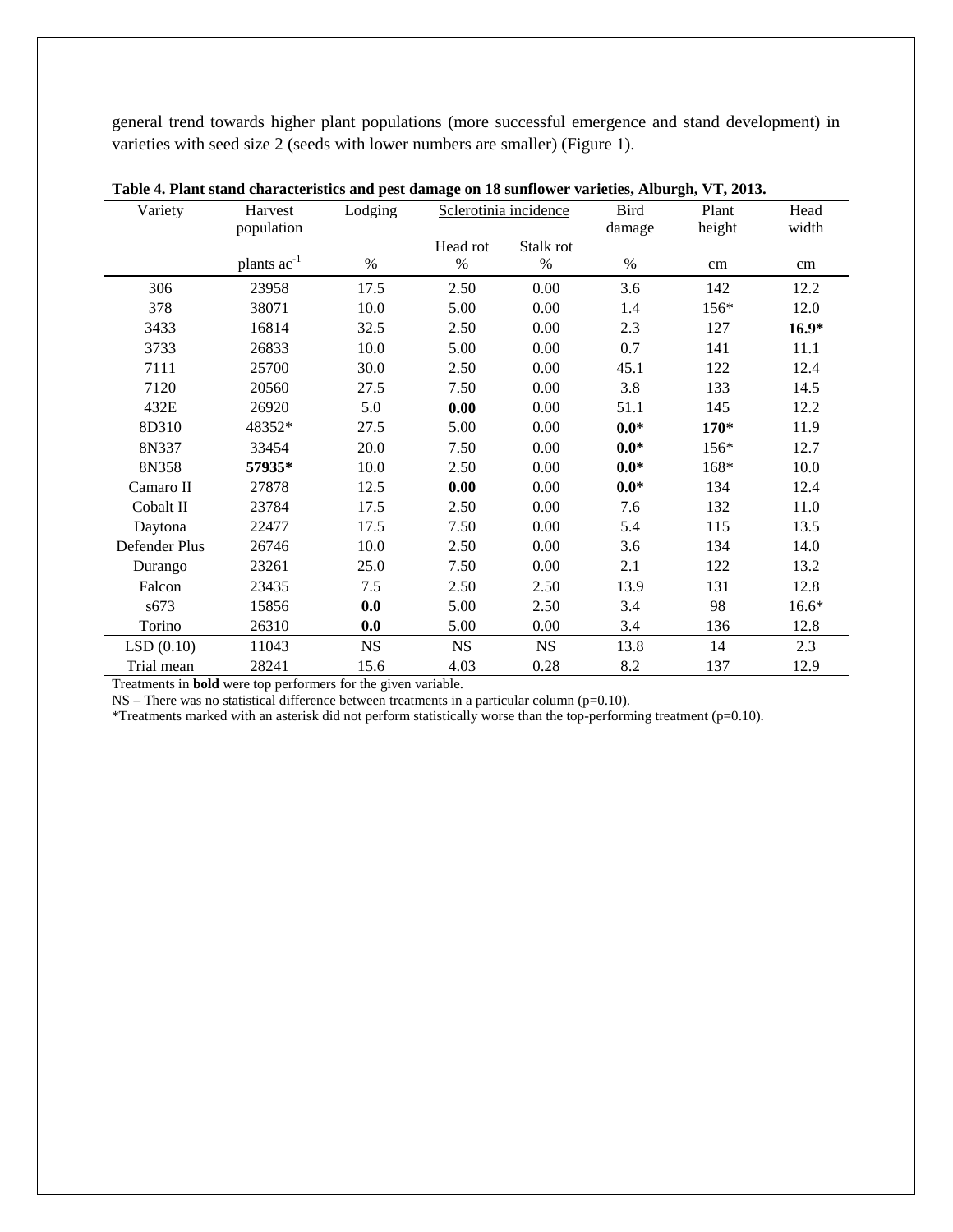

**Figure 1. June populations by sunflower variety and seed size, Alburgh, VT, 2013. Treatments that share a letter were not significantly different from one another (p=0.10).**

Lodging was not statistically impacted by variety; overall, an average of 15.6% of sunflower plants lodged. Two varieties (Seeds 2000 'Torino' and the short-stature Triumph 's673') had 0% lodging. The incidence of sclerotinia white mold was not statistically different by variety, though two varieties (Croplan '432E' and Seeds 2000 'Camaro II') had 0% sclerotinia head rot. The incidence of stalk rot was 0% for sixteen varieties; only Seeds 2000 'Falcon' and 's673' had any sclerotinia stalk rot (2.50%).

Bird damage varied significantly by variety (Figure 2). Four varieties (8D310, '8N337,' 8N358, and Camaro II) had 0% bird damage, which was significantly different from all other varieties. Overall, the average bird damage was 8.2%, with the greatest damage (51.1%) in the variety 432E. Plant height varied significantly by variety; the tallest plants (170 cm) were of the variety 8D310, but this was not statistically taller than the varieties 8N358, 8N337, or Croplan '378.' Head width was also statistically impacted by variety. Two varieties (Syngenta '3433' and s673) had significantly wider heads than all other varieties.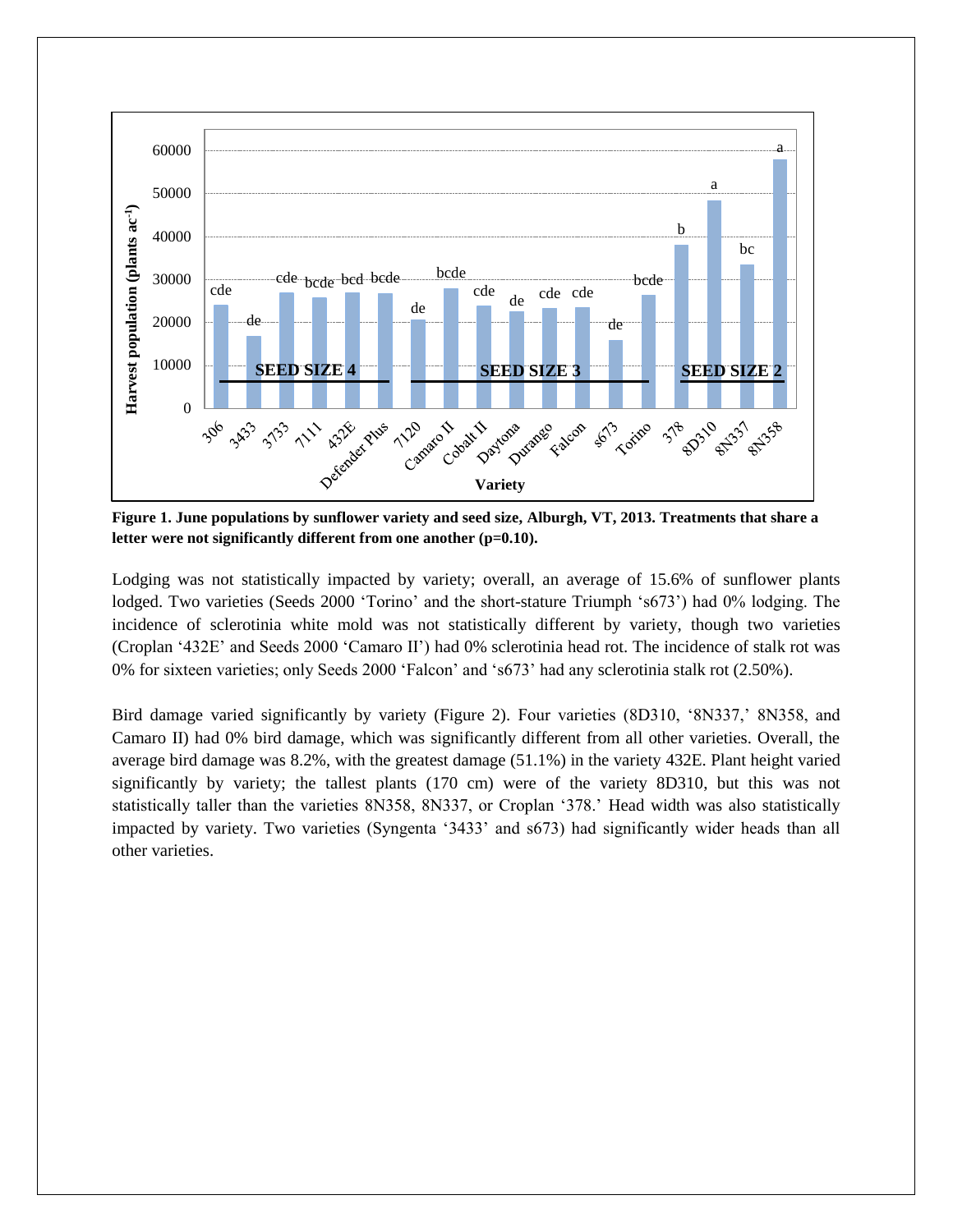

**Figure 2. Bird damage by sunflower variety, Alburgh, VT, 2013. Treatments that share a letter were not significantly different from one another (p=0.10).**

Harvest moisture differed significantly by variety (Table 5). The trial average was 9.8% moisture at the time of harvest (21-Oct), but one variety (Torino) had a significantly greater moisture content than all other varieties. Test weight varied by variety, with the greatest test weight in Cobalt II and Torino (33.0 lbs per bushel), though this was statistically similar to nine other varieties.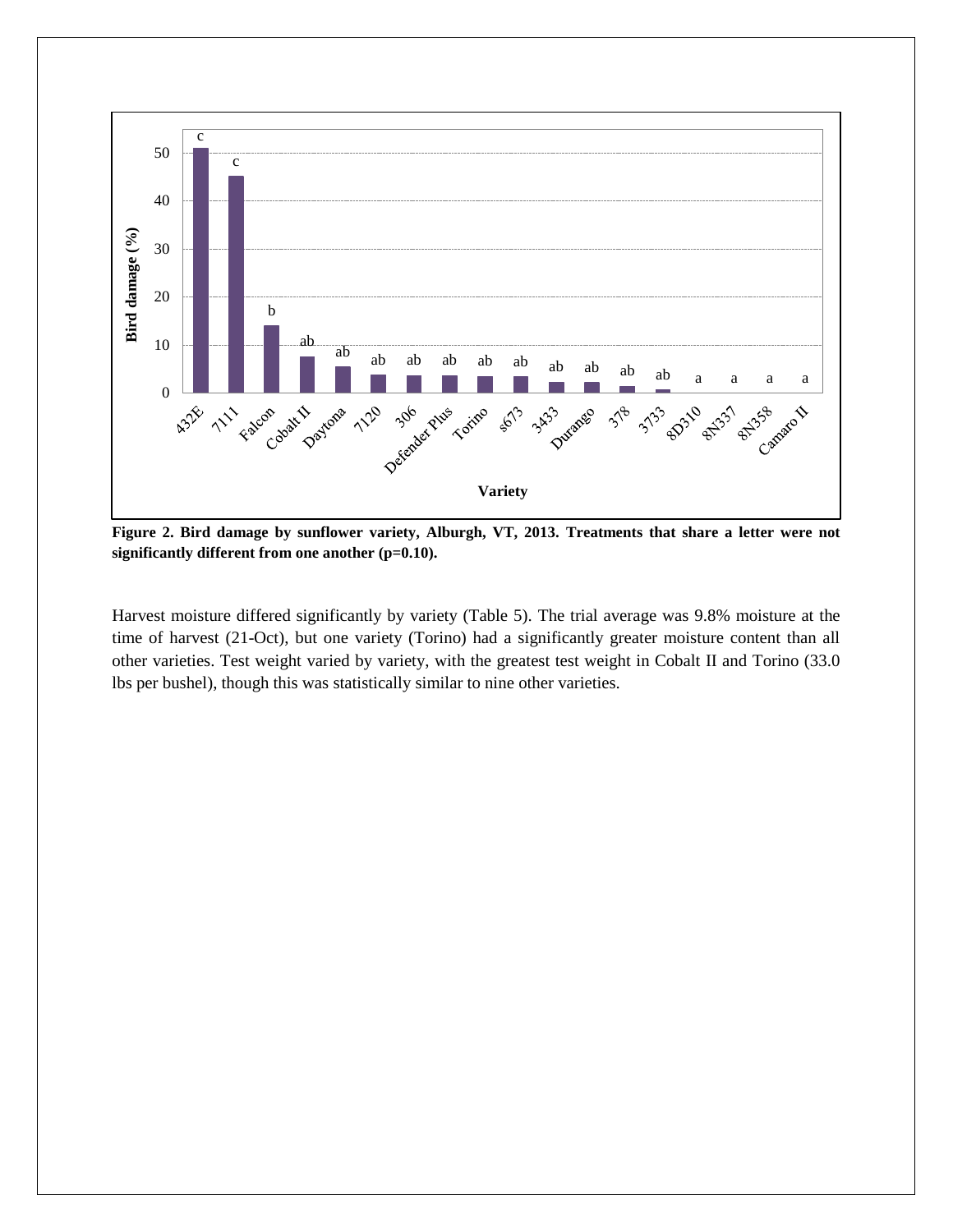| Variety       | Harvest<br>moisture | Test weight      | Seed yield<br>at 13%<br>moisture | <b>BSM</b><br>damage | Pressing<br>moisture | Oil<br>content | Oil yield at 10%<br>moisture  |                   |
|---------------|---------------------|------------------|----------------------------------|----------------------|----------------------|----------------|-------------------------------|-------------------|
|               | $\%$                | $lbs$ bu $^{-1}$ | lbs $ac^{-1}$                    | $\%$                 | $\%$                 | $\%$           | $\text{lbs}$ $\text{ac}^{-1}$ | $\text{gal ac}^1$ |
| 306           | 8.2                 | 30.9             | 2305                             | 0.63                 | 7.15                 | $40.2*$        | 960*                          | 126*              |
| 378           | 9.5                 | $32.4*$          | 1839                             | 1.13                 | $8.10*$              | $37.6*$        | 715                           | 94                |
| 3433          | 9.0                 | $32.4*$          | 1924                             | 0.50                 | 7.95*                | 36.1           | 730                           | 96                |
| 3733          | 7.6                 | 31.9*            | 2131                             | 0.38                 | $7.78*$              | 38.4*          | 840                           | 110               |
| 7111          | 10.2                | 32.9*            | 2266                             | 1.25                 | 8.78*                | 34.0           | 781                           | 102               |
| 7120          | 11.0                | 30.9             | 1882                             | 1.25                 | $8.00*$              | 38.1*          | 728                           | 95                |
| 432E          | 9.9                 | $32.5*$          | 1873                             | 1.00                 | $8.28*$              | 36.4           | 691                           | 91                |
| 8D310         | 8.3                 | 29.8             | 2372                             | 1.00                 | 6.98                 | 34.2           | 824                           | 108               |
| 8N337         | 8.4                 | 31.4             | 2551                             | 1.75                 | 7.40                 | 39.0*          | 1025*                         | 134*              |
| 8N358         | 7.7                 | 29.9             | 2848*                            | 0.25                 | 6.68                 | 34.9           | 1008*                         | 132*              |
| Camaro II     | 12.2                | $32.3*$          | 3538*                            | 1.25                 | $8.93*$              | 35.5           | 1278*                         | $167*$            |
| Cobalt II     | 8.5                 | $33.0*$          | 1923                             | 0.88                 | 6.95                 | 37.2           | 744                           | 97                |
| Daytona       | 10.9                | 32.1             | 2120                             | 1.25                 | 6.80                 | 35.5           | 787                           | 103               |
| Defender Plus | 8.7                 | $32.1*$          | 2839*                            | 0.75                 | 7.18                 | 37.5           | 1092*                         | $143*$            |
| Durango       | 9.4                 | $32.3*$          | 2103                             | 1.25                 | $7.50*$              | 36.3           | 784                           | 103               |
| Falcon        | 10.1                | $32.6*$          | 2345                             | 0.38                 | 6.70                 | 37.3           | 898                           | 118               |
| s673          | 12.2                | 31.8             | 2682                             | 1.25                 | 6.85                 | 40.8*          | 1132*                         | 148*              |
| Torino        | $15.3*$             | $33.0*$          | 3226*                            | 1.25                 | 8.78*                | 36.9           | 1219*                         | $160*$            |
| LSD(0.10)     | 2.3                 | 1.6              | 856                              | <b>NS</b>            | 1.45                 | 3.3            | 330                           | 43                |
| Trial mean    | 9.8                 | 31.9             | 2376                             | 0.97                 | 7.60                 | 37.0           | 902                           | 118               |

**Table 5. Yield and quality of 18 sunflower varieties, Alburgh, VT, 2013.**

Treatments in **bold** were top performers for the given variable.

 $NS$  – There was no statistical difference between treatments in a particular column ( $p=0.10$ ).

\*Treatments marked with an asterisk did not perform statistically worse than the top performing treatment (p=0.10).

Seed yields varied significantly by variety, with the greatest yield in Camaro II (3538 lbs per acre). This was not statistically greater than Torino, 8N358, or Seeds 2000's 'Defender Plus' (Figure 3). The lowest yields were statistically similar among fourteen varieties. There were no significant differences in the amount of banded sunflower moth (BSM) damage to seed. The trial average was only 0.97% damage. Pressing moisture in November varied by variety but averaged 7.60%.

Oil content, averaging 37.0%, was highest in s673 (40.8%). This was not statistically greater than the oil content in the five varieties Croplan '306,' 8N337, Syngenta '3733,' Syngenta '7120,' or 378. Oil yield, a calculation based on both seed yields and oil content, was statistically significant by variety. Oil yield averaged 902 lbs, or 118 gallons, per acre. Oil yields were highest in Camaro II, though not statistically greater than the varieties Torino, s673, Defender Plus, 8N337, 8N358, or 306.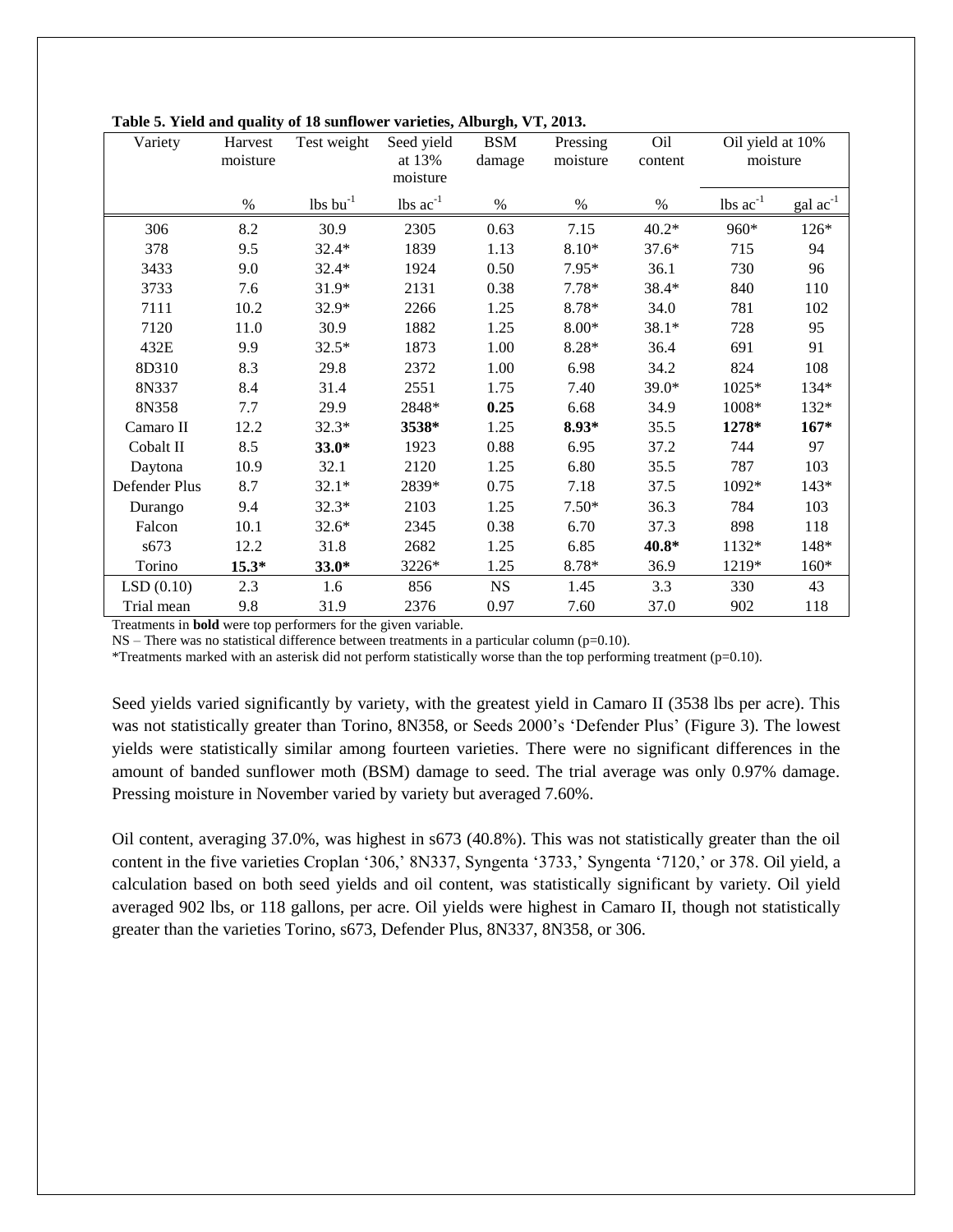

**Figure 3. Seed and oil yields of 18 commercially-available sunflower varieties, Alburgh, VT, 2013. Treatments that share a letter were not significantly different from one another (p=0.10); compare lower-case letters for seed yield and capital letters for oil yield.**

After oil extraction, subsamples of meal were shipped to a lab for analysis of crude protein and fat content (Table 6). Crude protein varied significantly by variety, with the greatest content in the variety Falcon (32.3% of dry matter). There were 11 other varieties that performed similarly to Falcon (Figure 4). Fat content in the meal was not statistically impacted by variety, and averaged 16.9% of dry matter.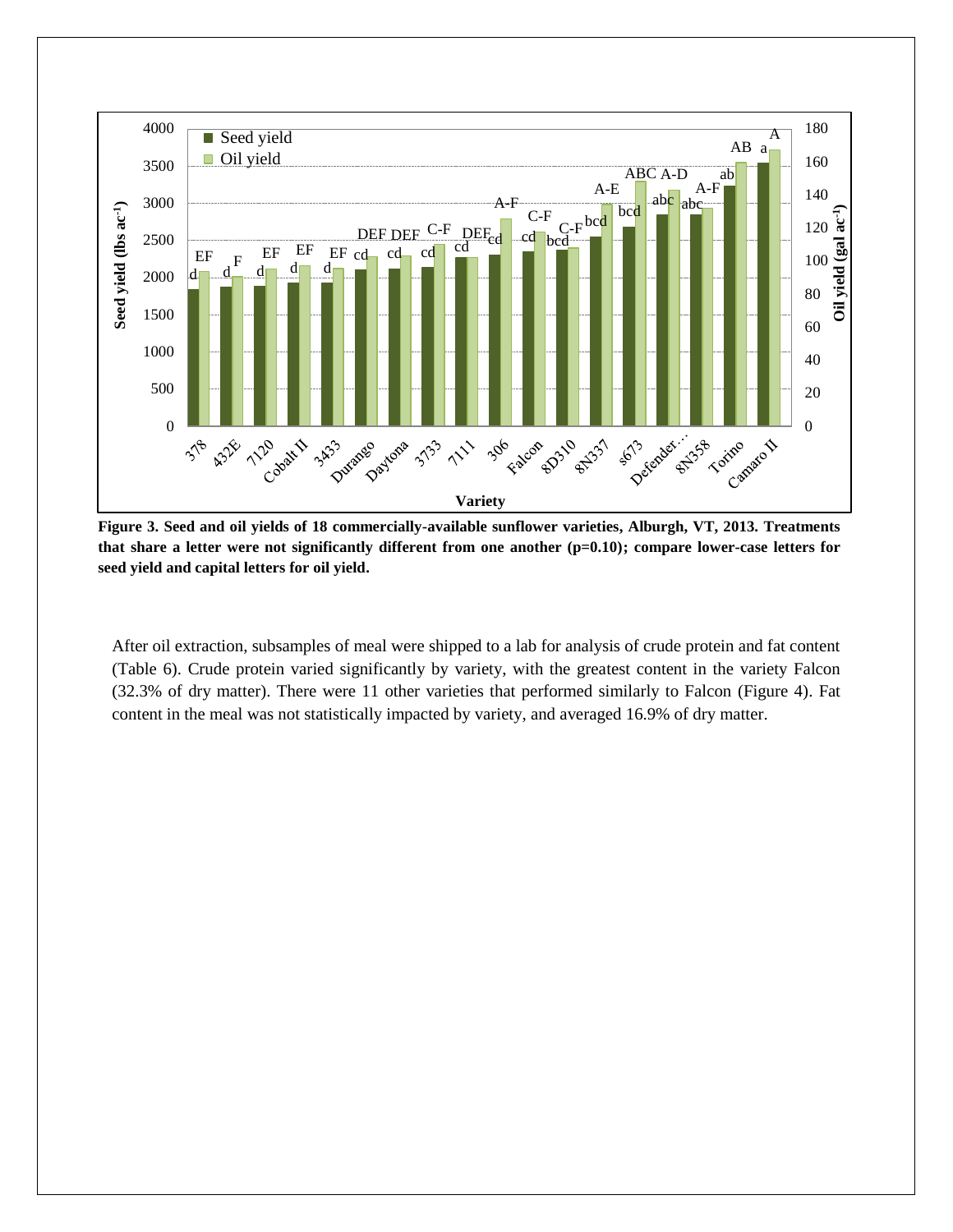| Variety       | Crude protein | Fat     |  |
|---------------|---------------|---------|--|
|               | % of DM       | % of DM |  |
| 306           | 25.8          | 16.8    |  |
| 378           | 25.1          | 16.4    |  |
| 3433          | $27.1*$       | 18.7    |  |
| 3733          | 26.3          | 16.9    |  |
| 7111          | 29.7*         | 17.1    |  |
| 7120          | $26.9*$       | 15.7    |  |
| 432E          | 27.8*         | 15.4    |  |
| 8D310         | 26.1          | 16.8    |  |
| 8N337         | 27.9*         | 16.6    |  |
| 8N358         | 25.3          | 17.2    |  |
| Camaro II     | $28.6*$       | 17.4    |  |
| Cobalt II     | $28.4*$       | 17.7    |  |
| Daytona       | $30.1*$       | 16.5    |  |
| Defender Plus | 25.4          | 17.3    |  |
| Durango       | 29.4*         | 17.2    |  |
| Falcon        | $32.2*$       | 14.9    |  |
| s673          | $30.3*$       | 17.5    |  |
| Torino        | $29.2*$       | 18.4    |  |
| Trial mean    | 27.9          | 16.9    |  |
| P-value       | 0.0019        | 0.4162  |  |

**Table 6. Meal quality by sunflower variety.**

Treatments in **bold** were top performers for the given variable.

P-values are given to indicate statistical difference between treatments in a particular column (p=0.10).

\*Treatments marked with an asterisk did not perform statistically worse than the top performing treatment (p=0.10).



**Figure 4. Crude protein by sunflower variety, Alburgh, VT, 2013. Treatments that share a letter were not significantly different from one another (p=0.10).**